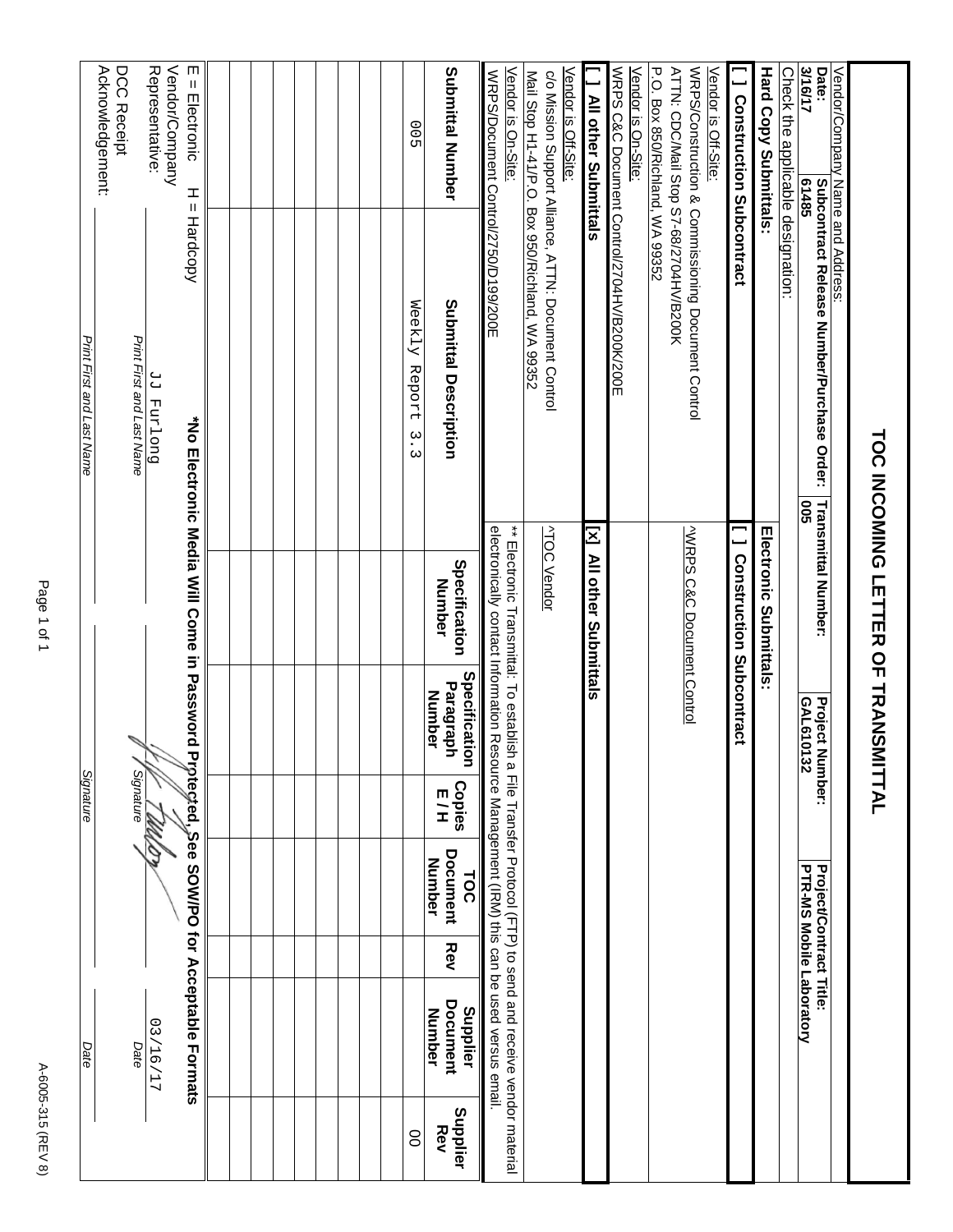

# **WEEK 3.3 REPORT – GC-PTR-MS EXPERIMENTS**

## **March 1st, 2017**

#### **Summary**

The mobile lab was used at CBAL on March 1st between 7:00 AM and 4:00 PM to conduct preliminary Gas Chromatography Proton Transfer Reaction Mass Spectrometer (GC-PTR-MS) experiments.

The GC column was connected to the PTR-MS inlet as shown in Figure GC-PTR-MS 3.3.1a. Samples in desorption tubes were prepared on the sample preparation interface. These samples varied in concentration and content. The Desorption Unit was then used to transfer samples to the GC column and from there to the PTR-MS to be monitored. Figure GC-PTR-MS 3.3.1b is an example of the PTR-MS signal. These were preliminary experiments and will inform future PTR-MS and GC interface experiments.

2710 North 20<sup>th</sup> Avenue, Pasco, WA 99301 | P 509.545.4989 | F 509.544.6010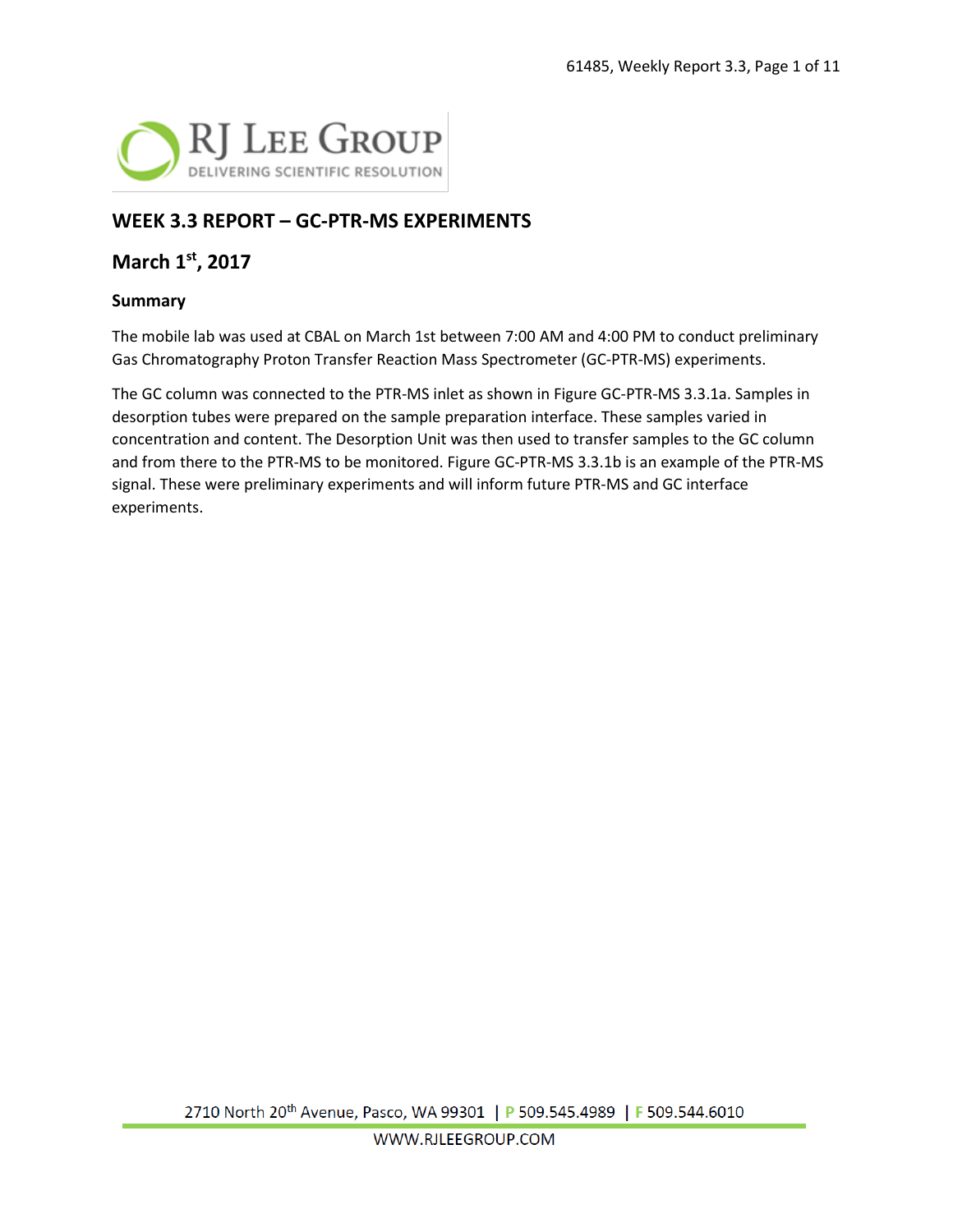# **March 1st Figures**

#### **Figure GC-PTR-MS 3.3.1a**

This diagram displays the connection between the GC column and the PTR-MS inlet. The mass flow controller (MFC) was also connected to provide supplemental zero air to maintain proper drift tube pressure on the PTR-MS. The direction of the flow was as follows: the volatile organic compounds in the preconcentrated air sample flowed from the Desorption Unit to the GC and finally to the PTR-MS where signal was monitored.



#### **Figure GC-PTR-MS 3.3.1b**

Figure GC-PTR-MS 3.3.1b is an example of the PTR-MS signal from sample gas separated on a GC column.



2710 North 20<sup>th</sup> Avenue, Pasco, WA 99301 | P 509.545.4989 | F 509.544.6010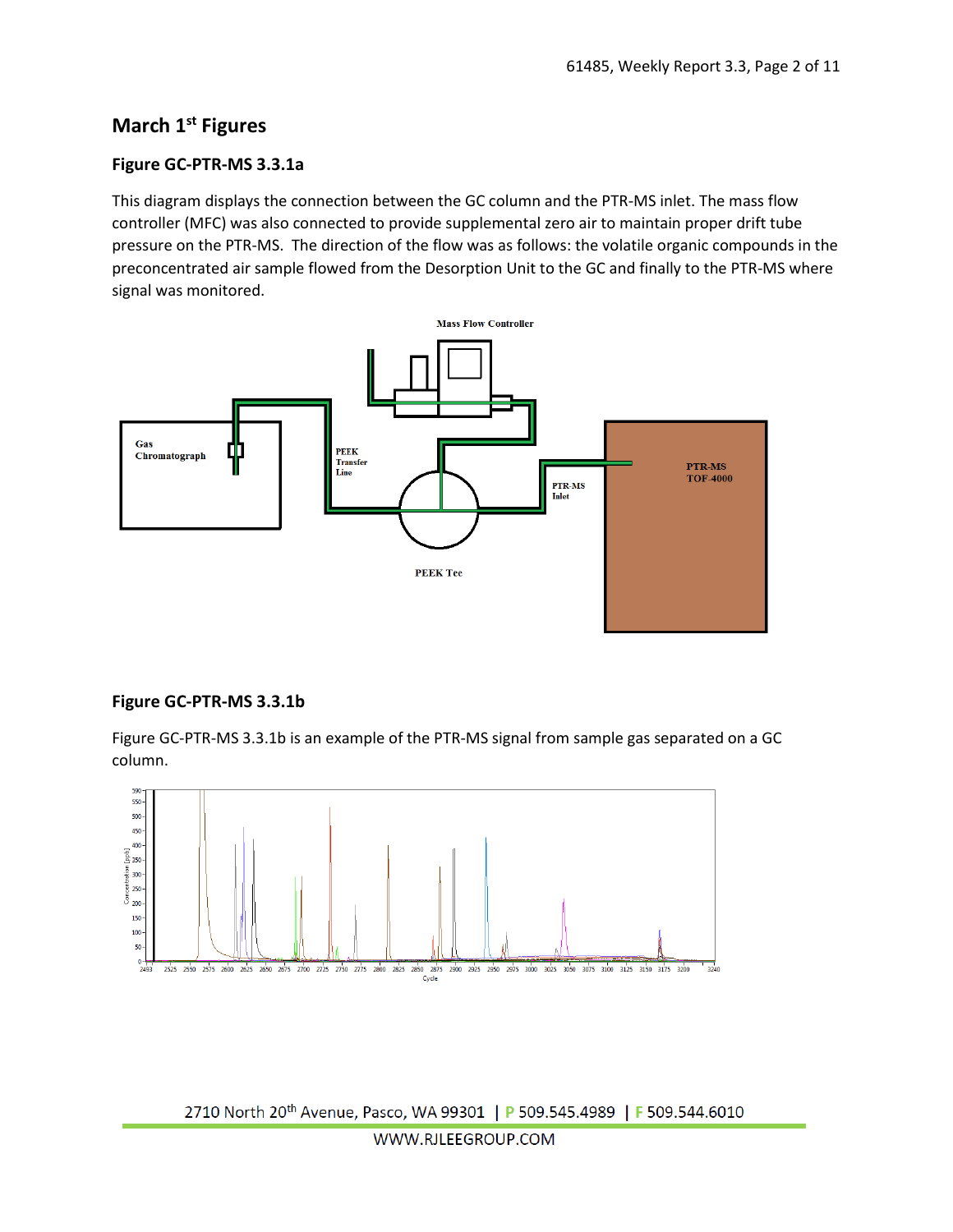# **WEEK 3.3 REPORT – GC-PTR-MS EXPERIMENTS**

## **March 2nd, 2017**

#### **Summary**

The mobile lab was used at CBAL on March 2nd between 7:00 AM and 1:15 PM to conduct more preliminary Gas Chromatography Proton Transfer Reaction Mass Spectrometer (GC-PTR-MS) experiments. The connection between the GC and PTR-MS was the same as that previously described in Figure GC-PTR-MS 3.3.1a with one major difference. The GC and PTR-MS were connected with a capillary tube up to the first Tee in the PTR-MS. The connection between the polyether ether ketone (PEEK) tee and the PTR-MS was made with a section of PEEK tubing containing the capillary tube.

Several samples of differing concentration and composition were analyzed via the system in an atempt to optimize conditions. The drift tube pressure of the PTR-MS and the GC flow rate were also varied to determine if they had an effect on peak width. At a later date these experiments will be expanded and the parameters evaluated.

Preliminary O2+ reagent ion experiments were also conducted.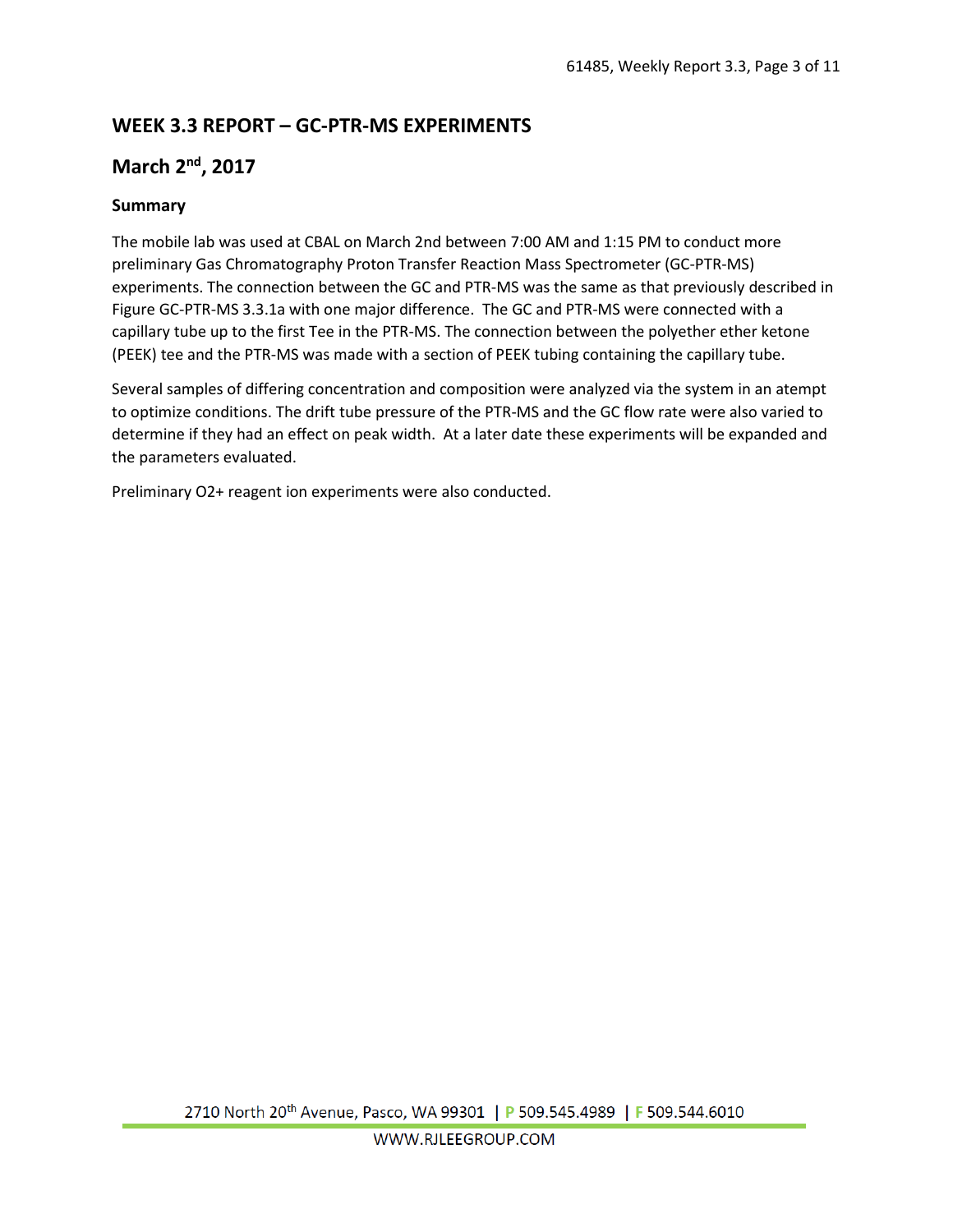# **WEEK 3.3 REPORT – GC-PTR-MS AND PICARRO EXPERIMENTS**

# **March 3rd, 2017**

## **Summary**

The mobile lab was used at CBAL on March 3rd between 6:30 AM and 2:00 PM to conduct Gas Chromatography Proton Transfer Reaction Mass Spectrometer (GC-PTR-MS) experiments.

The GC-PTR-MS experimental setup was the same as that used on March 2nd. The focus during the experiments conducted on March 3rd was to collect and compare data in several different reagent ion modes. These reagent ions were H3O+, O2+, and NH4+. Two samples containing either the TO-15 standard or a nitrosamine mix were analyzed for each reagent ion. Different reagent ions are expected to have different advantages. For example, NH4+ should only protonate compounds with a greater proton affinity than NH3. This should eliminate signal from hydrocarbons and some chlorinated compounds while leaving all amines and some oxygenated species. This could potentially be used to eliminate the methyl acetate interference assocaited with m/z=75. While the background was much cleaner than that of H3O+, much noise was generated. The source of the noise is as yet unknown but was significant enough to hamper the ability to see a clear spectrum of the data. Due to the high noise level, it was difficult to derive any useful information from the data. Spectra from several of the O2+ and H3O+ experiments are included in Figures GC-PTR-MS 3.3.3a through GC-PTR-MS 3.3.3f.

In addition, the Picarro tubing experiments from February 28th were repeated and expanded. Over the course of this experiment a sampling tube was imursed in a nitrogen source. The amount of time the tube was within the source was kept constant, althought the ammonia concentration of the source was not necessarily constant. Both PEEK and perfluoroalkoxy alkane (PFA) tubing of differing diameter were used to conduct air to the analyzer. The signal was recorded and is displayed qualitatively in graphs Picarro 3.3.3a through Picarro 3.3.3f. Note that the same scale for both the x and y axes are equivalent in each graph and thus the signal quality can be directly compared. Ultimatley the data from this experiment indicate that long length PEEK tubing could be used as the sampling line. It also indicates that at least short lengths of 1mm inner diameter (ID) PFA tubing could be used. A future experiment will need to be conducted to determine if the high flow rate of the sampling manifold will provide adequate ammonia to the Picarro to produce a useable signal.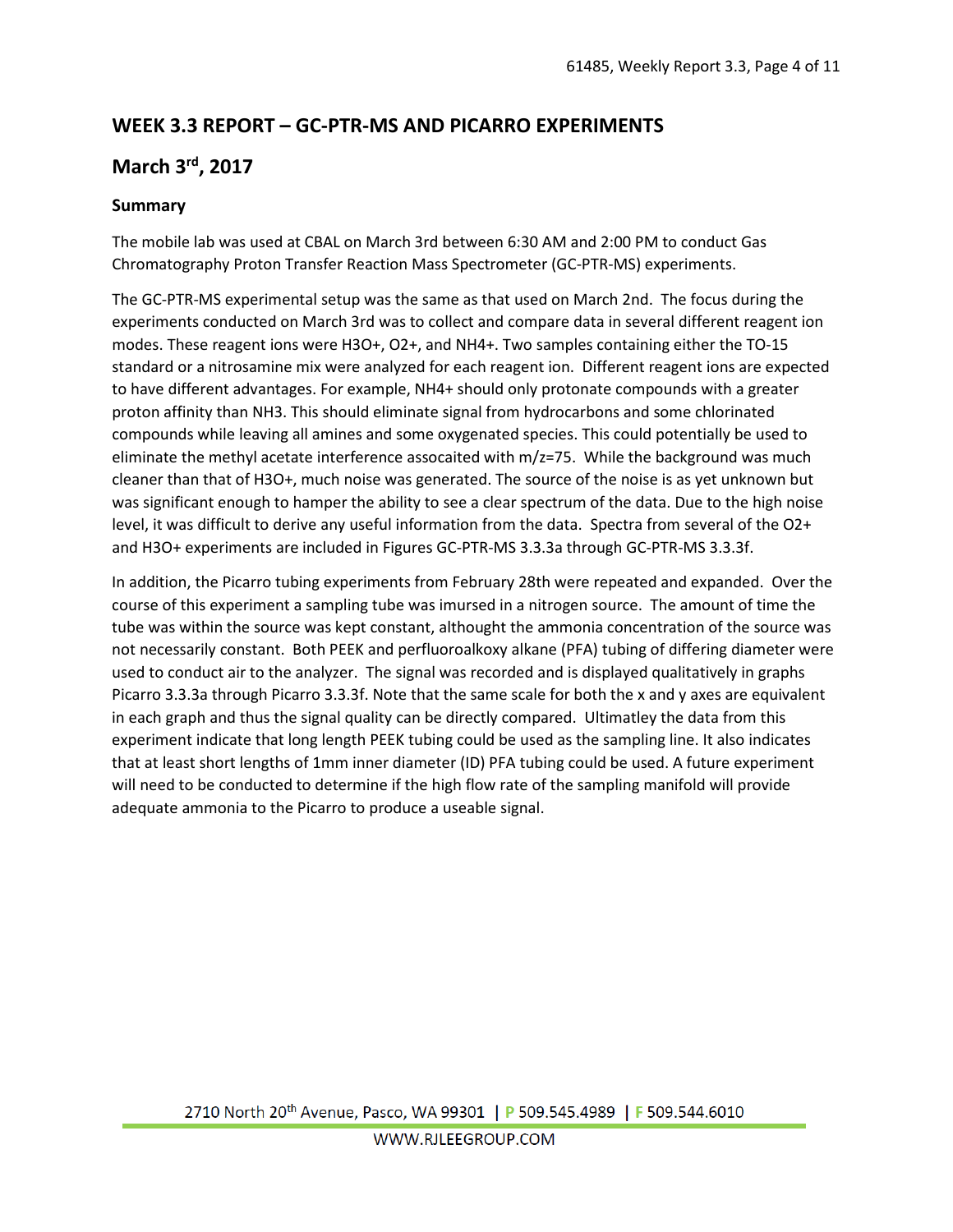# **March 3rd Figures**

## **Figure Picarro 3.3.3a**



Figure 3.3.3a shows the signal produced with 2.5 ft of 1 mm ID PEEK tubing. This signal is sharp.

#### **Figure Picarro 3.3.3b**

Figure 3.3.3b shows the signal produced with 2.5 ft 2 mm ID 1/8 in outer diameter (OD) PFA tubing. This signal is sharp.

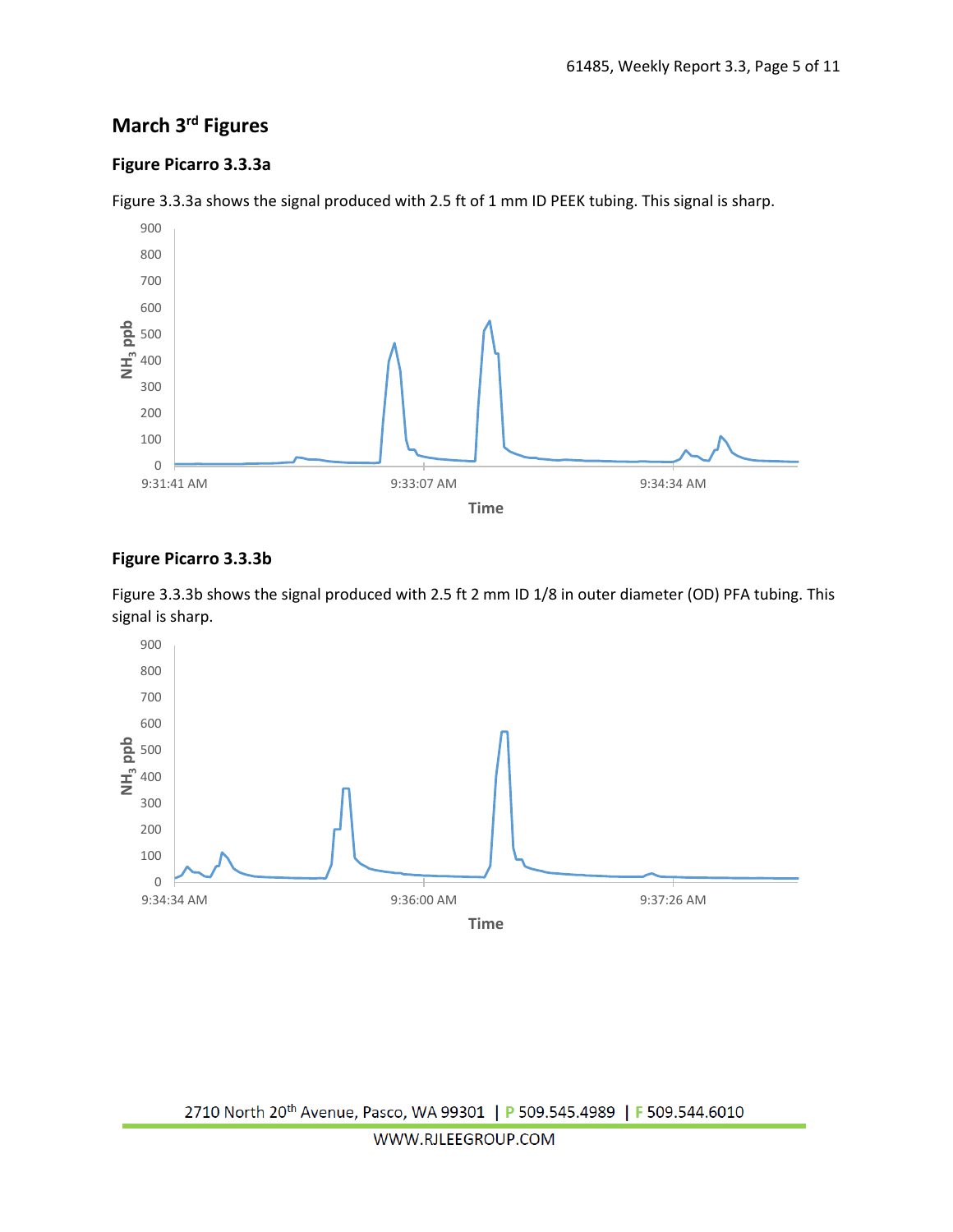## **Figure Picarro 3.3.3c**

Figure 3.3.3c shows the signal produced with 2.5 ft 2 mm ID 1/4 in OD PFA tubing. This signal is poor.



#### **Figure Picarro 3.3.3d**

Figure 3.3.3d shows the signal produced with 8.5 ft 4 mm ID PFA tubing. This signal is poor.

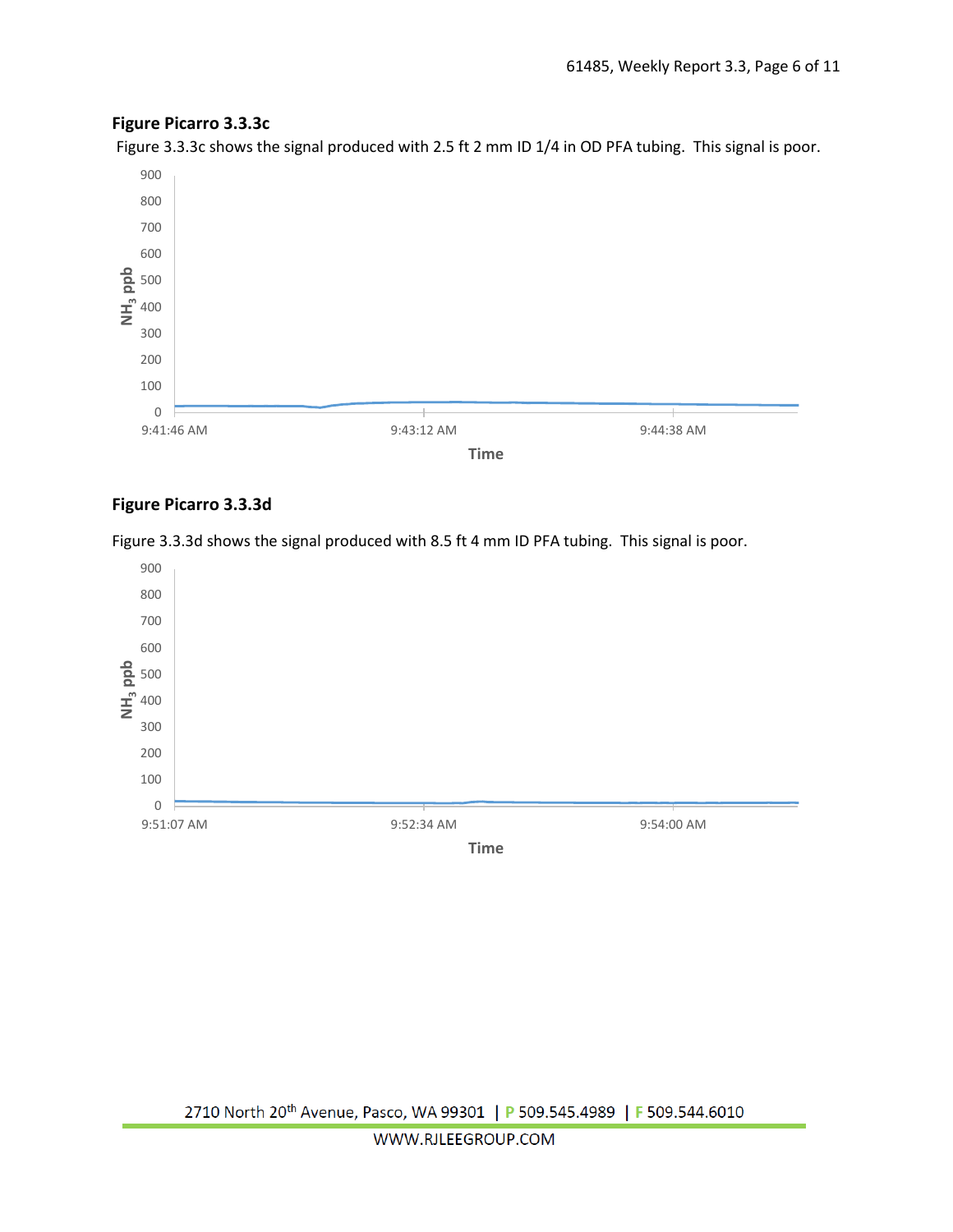## **Figure Picarro 3.3.3e**



Figure 3.3.3e shows the signal produced with 1.75 ft 1 mm ID PFA tubing. This signal is sharp.

## **Figure Picarro 3.3.3f**



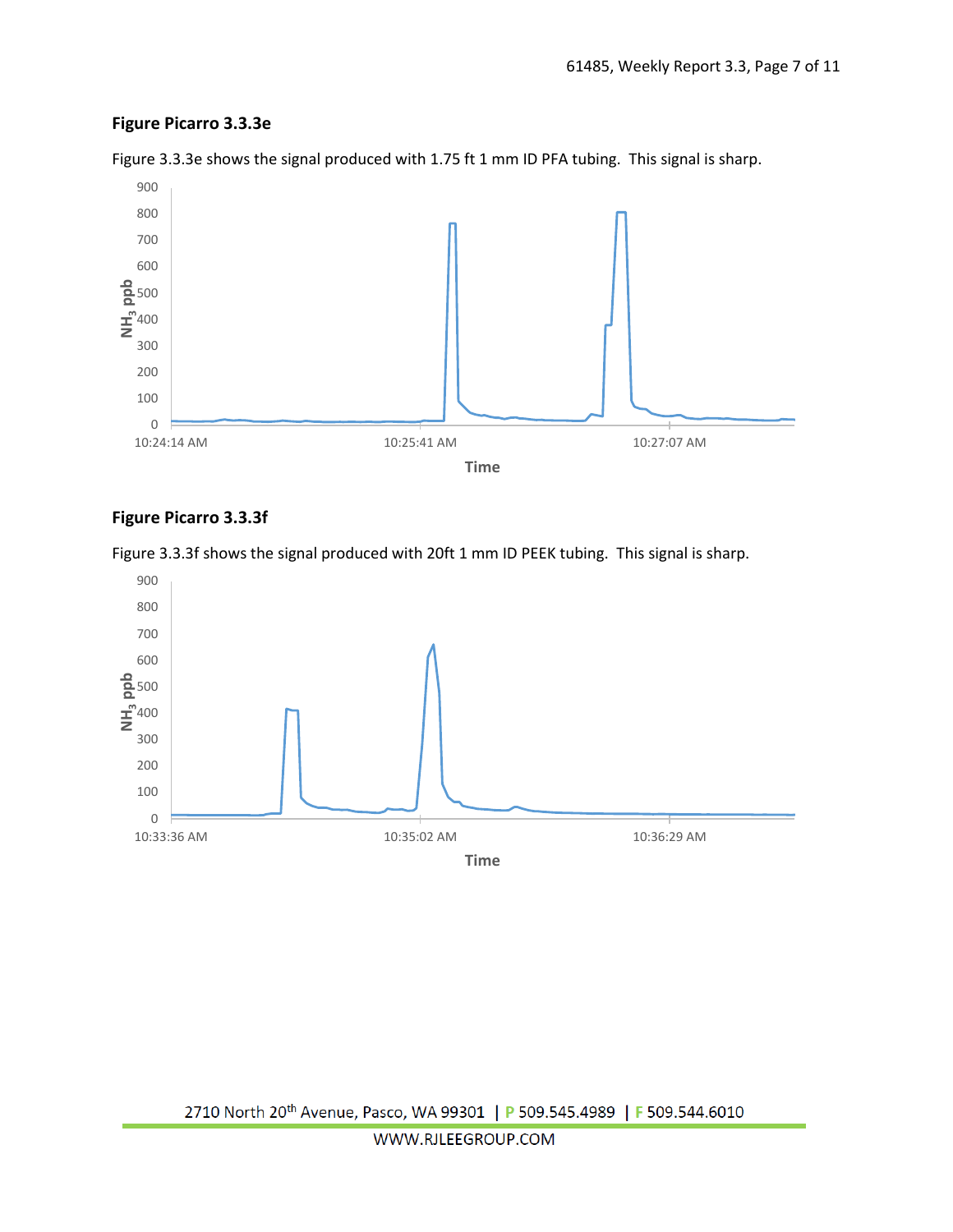#### **Figure GC-PTR-MS 3.3.3a**

Figure GC-PTR-MS 3.3.3a displays an O2+ mode GC-PTR-MS analysis of a TO-15 standard containing 64 components. Signals displayed in red indicate aromatic compounds. Those in green are halogenated. The black signals are miscellaneous hydrocarbons. Each component has an approximate concentration of 250 pptv and the GC-PTR-MS run time was 26 minutes.



#### **Figure GC-PTR-MS 3.3.3b**

Figure GC-PTR-MS 3.3.3b displays an H3O+ mode GC-PTR-MS analysis of a TO-15 standard containing 64 components. Each component has an approximate concentration of 250 pptv and the GC-PTR-MS run time was 26 minutes.

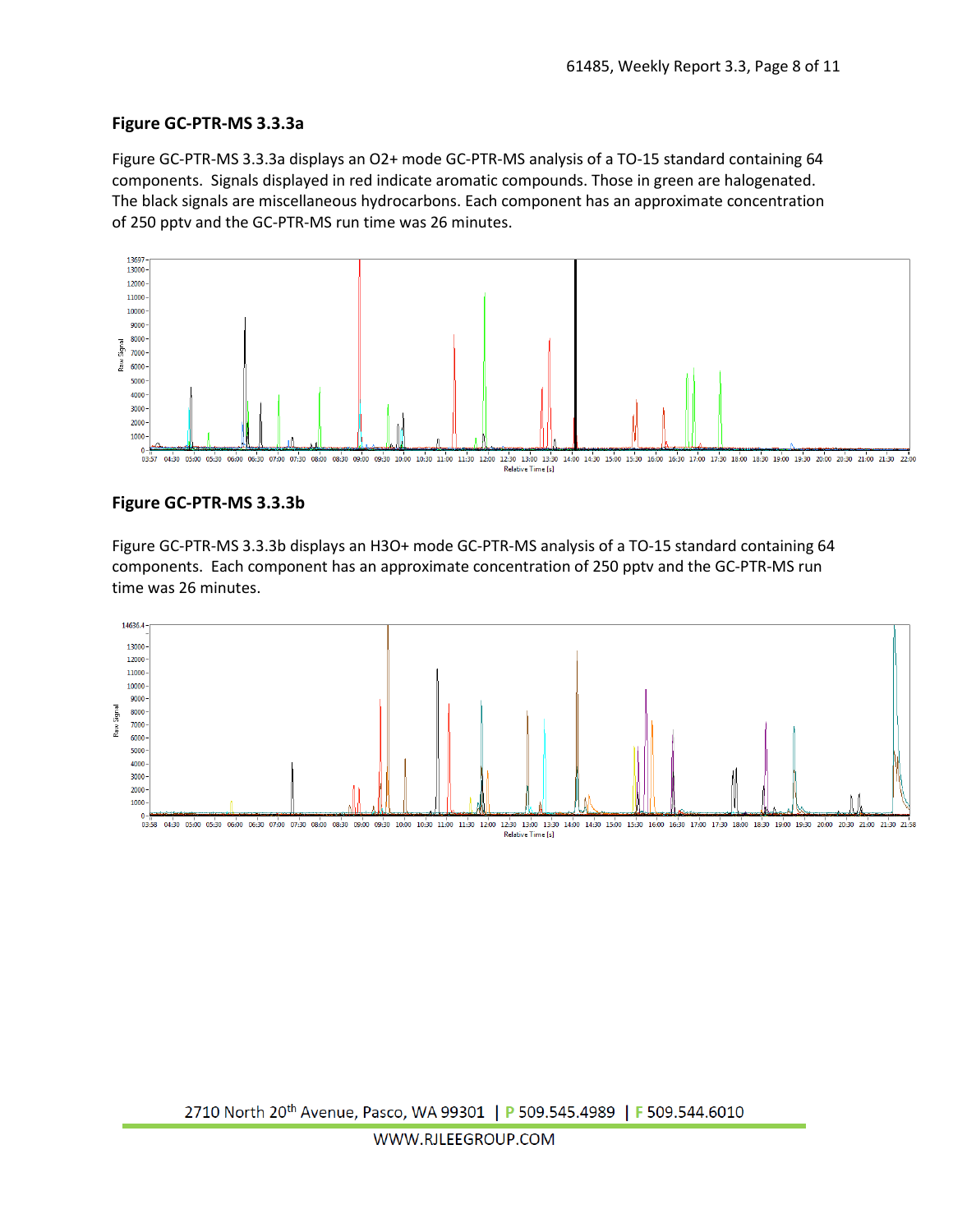## **Figure GC-PTR-MS 3.3.3c**



Figure GC-PTR-MS 3.3.3c displays an O2+ mode GC-PTR-MS analysis of a VOC mixture.

#### **Figure GC-PTR-MS 3.3.3d**

Figure GC-PTR-MS 3.3.3d displays a magnification of the furan and isoprene signals for an O2+ mode GC-PTR-MS analysis of a VOC mixture. This shows their mass separation in this mode of operation.

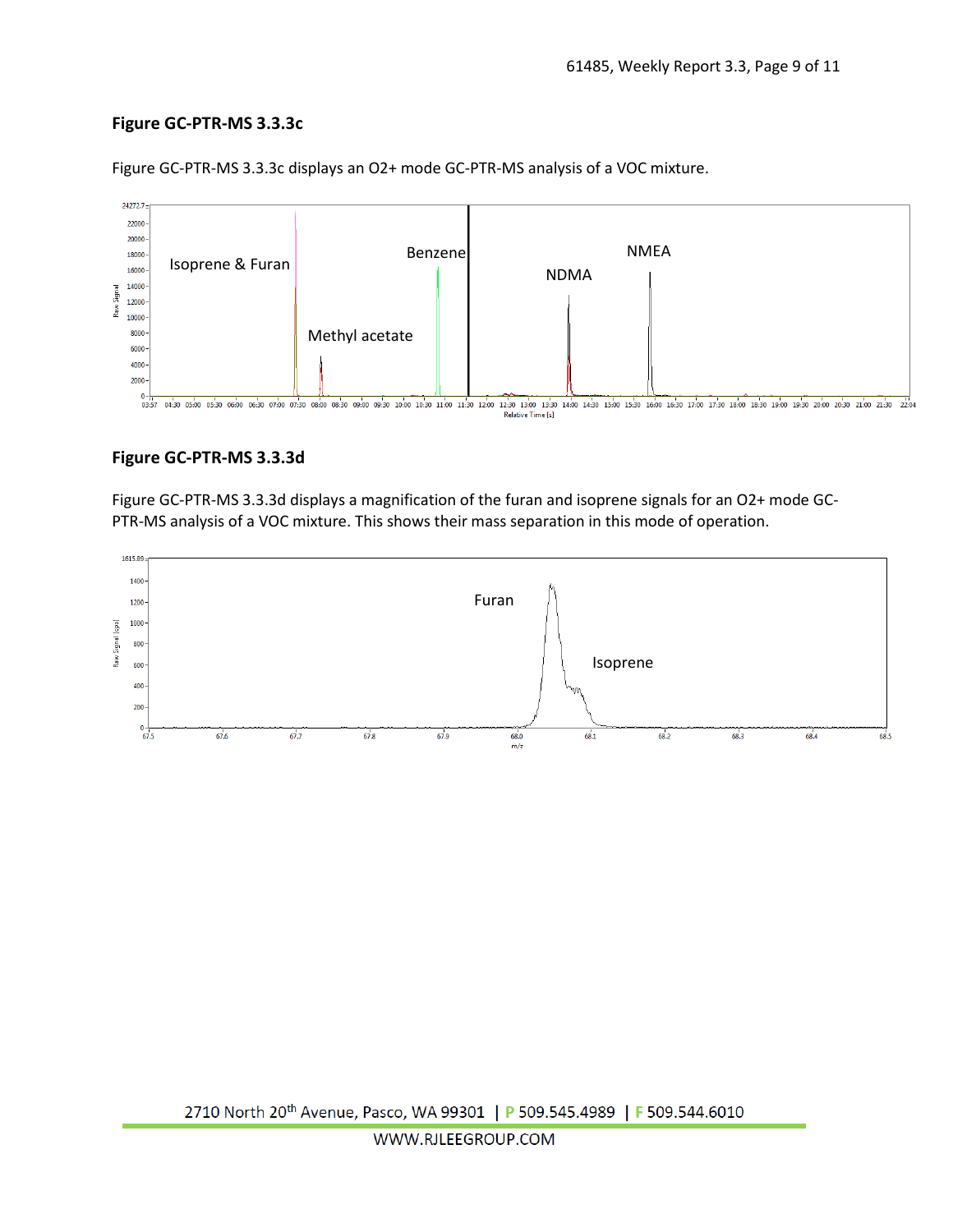## **Figure GC-PTR-MS 3.3.3e**



Figure GC-PTR-MS 3.3.3e displays H3O+ mode GC-PTR-MS analysis of a VOC mixture.

#### **Figure GC-PTR-MS 3.3.3f**

Figure GC-PTR-MS 3.3.3f displays a magnification of the furan and isoprene signals for an H3O+ mode GC-PTR-MS analysis of a VOC mixture. This shows their mass separation in this mode of operation.